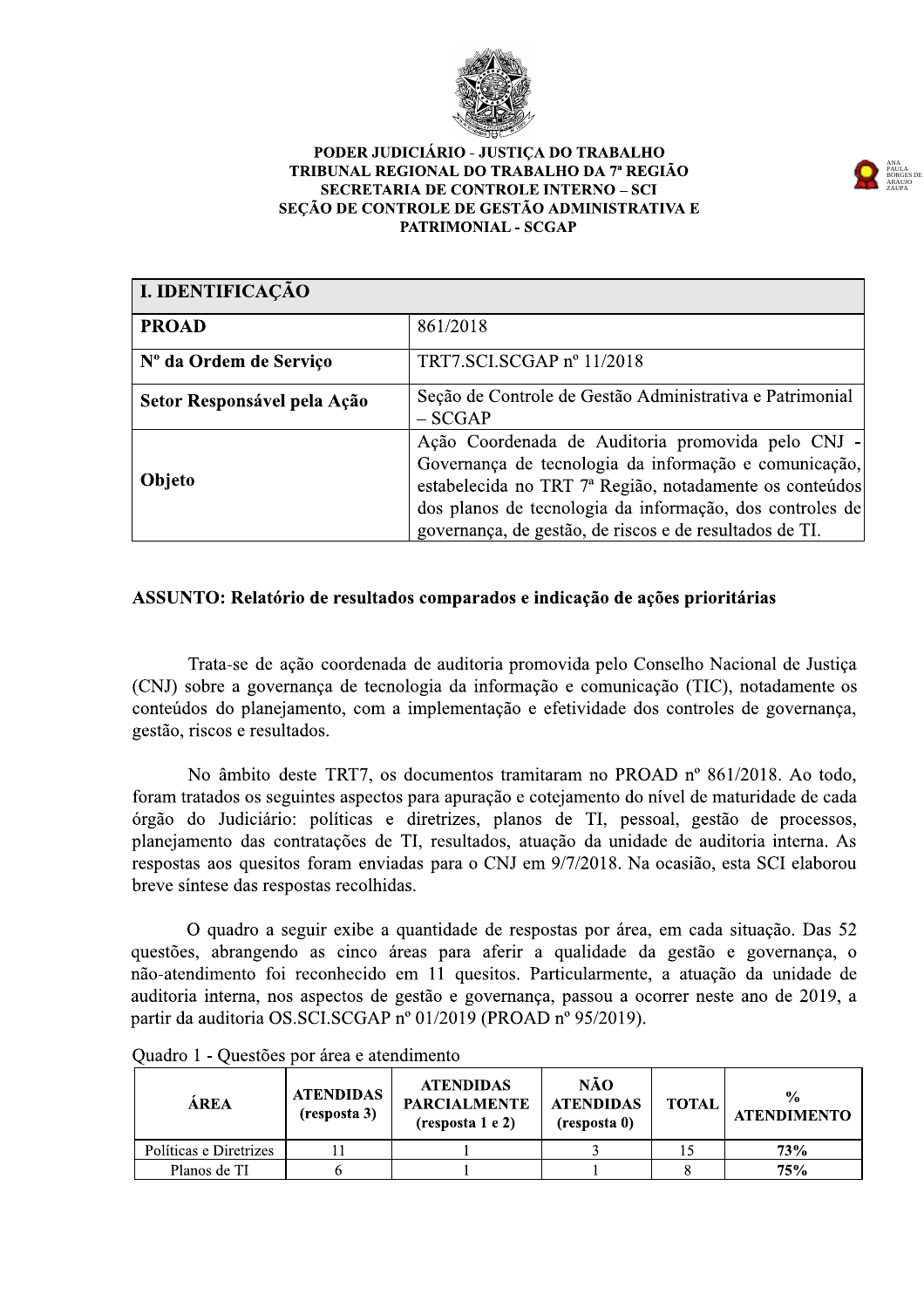

### **SECRETARIA DE CONTROLE INTERNO - SCI** SEÇÃO DE CONTROLE DE GESTÃO ADMINISTRATIVA E PATRIMONIAL Relatório de resultados e indicação de ações prioritárias - Proad 861/2018

| ÁREA                                       | <b>ATENDIDAS</b><br>(resposta 3) | <b>ATENDIDAS</b><br><b>PARCIALMENTE</b><br>(resposta 1 e 2) | NÃO<br><b>ATENDIDAS</b><br>(resposta 0) | <b>TOTAL</b> | $\frac{0}{0}$<br><b>ATENDIMENTO</b> |
|--------------------------------------------|----------------------------------|-------------------------------------------------------------|-----------------------------------------|--------------|-------------------------------------|
| Pessoal                                    |                                  |                                                             |                                         | 4            | 25%                                 |
| Gestão de Processos                        |                                  | 8                                                           |                                         | 12           | 17%                                 |
| Planejamento das<br>Contratações de TI     |                                  |                                                             |                                         | 4            | 100%                                |
| Resultados                                 |                                  |                                                             |                                         | 6            | 33%                                 |
| Atuação da Unidade<br>de Auditoria Interna |                                  |                                                             |                                         | 3            | $0\%$                               |
| <b>Total</b>                               | 26                               | 15                                                          |                                         | 52           | 50%                                 |
| Percentual                                 | 50%                              | 29%                                                         | 21%                                     |              |                                     |

Fonte: Proad 861/2018 doc.16

 $\overline{N}$ **CNI**  $(link:$ portal  $d\alpha$ https://paineis.cnj.jus.br/QvAJAXZfc/opendoc.htm?document=qvw\_l%2FPainelCNJ.qvw&host =OVS%40neodimio03&anonymous=true&sheet=shACA GOVTI Inicio), encontra-se disponível um painel reunindo as informações compiladas a partir das respostas apresentadas por cada um dos Tribunais do País (âmbitos estaduais e federal) ao questionário acerca dos aspectos relativos à maturidade de governança de TIC.

O TRT7 alcançou nível intermediário de maturidade em governança de TIC, pelos critérios aferidos nesta auditoria coordenada, estando na 11ª posição entre os Tribunais Regionais do Trabalho de todo o País. Posiciona-se, assim, acima da média nacional, ficando na quarta colocação entre os TRTs da Região Nordeste. A seguir, apresenta-se uma síntese dos resultados referentes ao nível de maturidade na governança de TIC, aferido pelo CNJ:

- do Poder Judiciário (no Brasil): 60,10%
- dos Tribunais Superiores (no Brasil): 64,18%  $\overline{a}$
- dos Tribunais de Justiça (no Brasil): 56,62%
- dos Tribunais Superiores (no Nordeste): 57,00%  $\overline{a}$
- dos TRTs (no Brasil):  $67,97\%$  $\overline{a}$
- do TRT7: 70,25%  $\overline{a}$
- dos TRFs: 64,56%  $\overline{a}$
- dos TREs: 55,48%

Com base nas respostas coletadas das questões, o CNJ estabeleceu (15) quinze ações prioritárias para adoção de providências e aprimoramento na área de governança e gestão de TIC do TRT7. Verifica-se que, das 15 ações definidas, 11 estão em processo de implementação conforme demonstrado no quadro a seguir.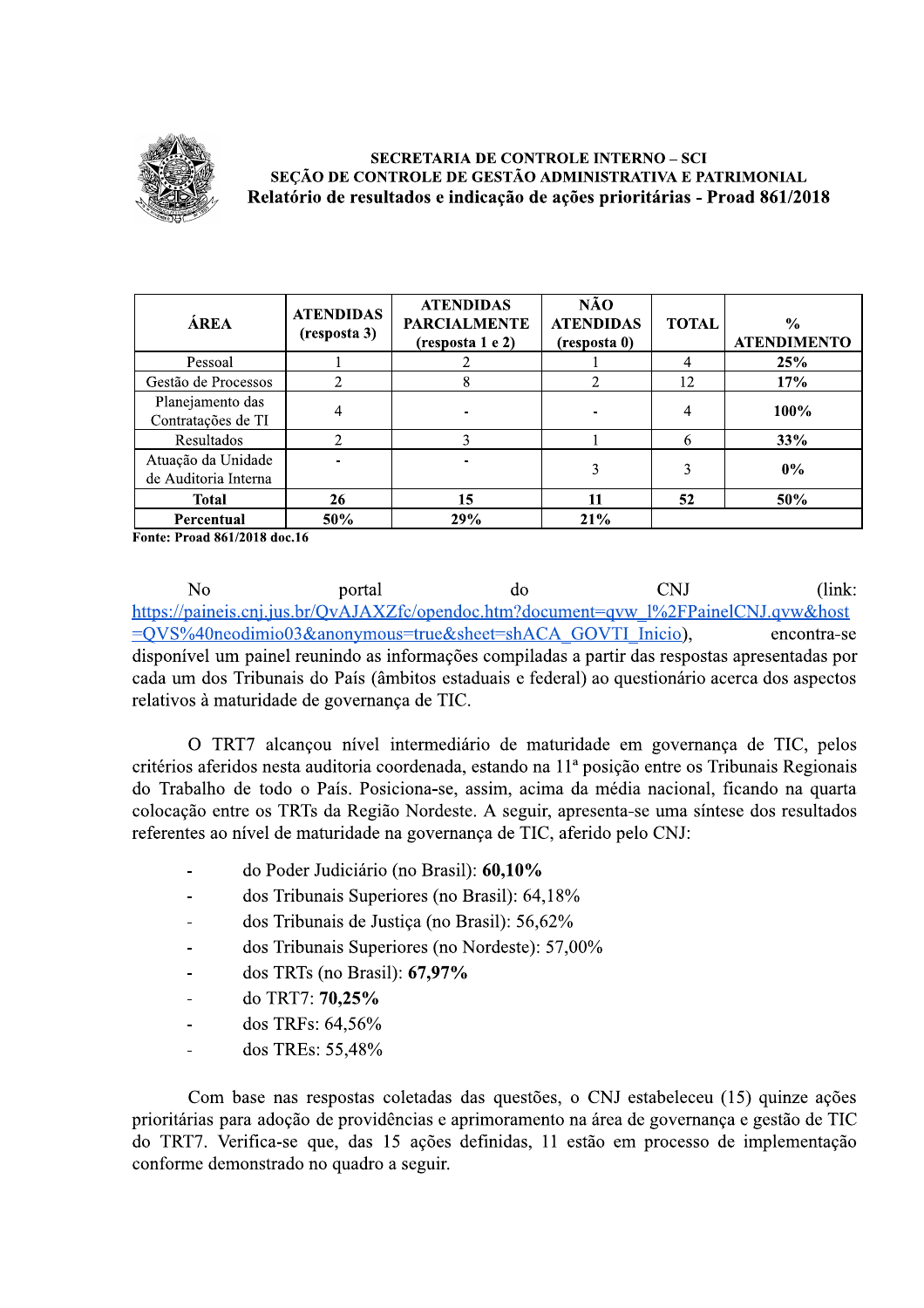

# SECRETARIA DE CONTROLE INTERNO - SCI SEÇÃO DE CONTROLE DE GESTÃO ADMINISTRATIVA E PATRIMONIAL Relatório de resultados e indicação de ações prioritárias - Proad 861/2018

|                  | Ação prioritária indicada pelo CNJ                                                                                                                      | Processos TRT7 que contemplam ação                                                                                                                                                                                                                                                                                               |
|------------------|---------------------------------------------------------------------------------------------------------------------------------------------------------|----------------------------------------------------------------------------------------------------------------------------------------------------------------------------------------------------------------------------------------------------------------------------------------------------------------------------------|
| 1                | Instituir Política formal para gestão de pessoal de<br>TI                                                                                               | Plano de Trabalho elaborado pela SETIC conforme<br>previsto no art. 29 da Resolução CNJ nº 211/2016 -<br>Grupo IV - Adequação do Quadro permanente de<br>servidores e da elaboração de política de gestão de<br>pessoas                                                                                                          |
| $\overline{2}$   | Instituir política formal para a avaliação e incentivo<br>ao desempenho de gestores e técnicos de TI                                                    | Plano de Trabalho elaborado pela SETIC conforme<br>previsto no art. 29 da Resolução CNJ nº 211/2016 -<br>Grupo IV - Adequação do Quadro permanente de<br>servidores e da elaboração de política de gestão de<br>pessoas                                                                                                          |
| 3                | Criar política formal para a escolha dos líderes de<br>TI                                                                                               |                                                                                                                                                                                                                                                                                                                                  |
| $\overline{4}$   | Criar planos, além do PETIC ou PDTIC, voltados a<br>atender aos objetivos estratégicos institucionais<br>vinculados à área de TI da organização         |                                                                                                                                                                                                                                                                                                                                  |
| 5                | Avaliar o desempenho do pessoal de TI                                                                                                                   | PROAD 6436/2018 - item 10 do Acórdão                                                                                                                                                                                                                                                                                             |
| 6                | Prever e aprovar quantitativo de força de trabalho<br>de TI considerado ideal                                                                           | PROAD 784/2018 - item 9.15 do Acórdão                                                                                                                                                                                                                                                                                            |
| $\boldsymbol{7}$ | Instituir Plano de Continuidade de Serviços<br>Essenciais de TI vigente com revisão periódica                                                           | PROADs 95/2019 e 784/2018                                                                                                                                                                                                                                                                                                        |
| 8                | Instituir processo de gestão de riscos de TI                                                                                                            | PROADs 95/2019 e 784/2018                                                                                                                                                                                                                                                                                                        |
| 9                | Instituir processos de gestão da segurança da<br>informação                                                                                             | PROADs 95/2019 e 784/2018                                                                                                                                                                                                                                                                                                        |
| 10               | Realizar periodicamente ações de sensibilização,<br>conscientização e capacitação em segurança da<br>informação para os agentes públicos da instituição | PROADs 95/2019 e 784/2018                                                                                                                                                                                                                                                                                                        |
| 11               | Medir grau de alcance dos objetivos e benefícios<br>que justificaram a abertura de projetos de TI                                                       |                                                                                                                                                                                                                                                                                                                                  |
| 12               | Elaborar o Plano de Trabalho previsto no art. 29 da<br>Resolução CNJ nº 211/2016                                                                        | De acordo com a SETIC, o plano de trabalho foi<br>elaborado, porém as<br>ações não estão<br>sendo<br>implementadas. Portanto, esta ação prioritária se<br>limita à implementação das ações previstas no plano.<br>avaliação<br>acompanhamento<br>e<br>A<br>$\mathbf{o}$<br>dessa<br>implementação está relacionada à ação nº 15. |

# Quadro 2 - Ações prioritárias x processos em andamento